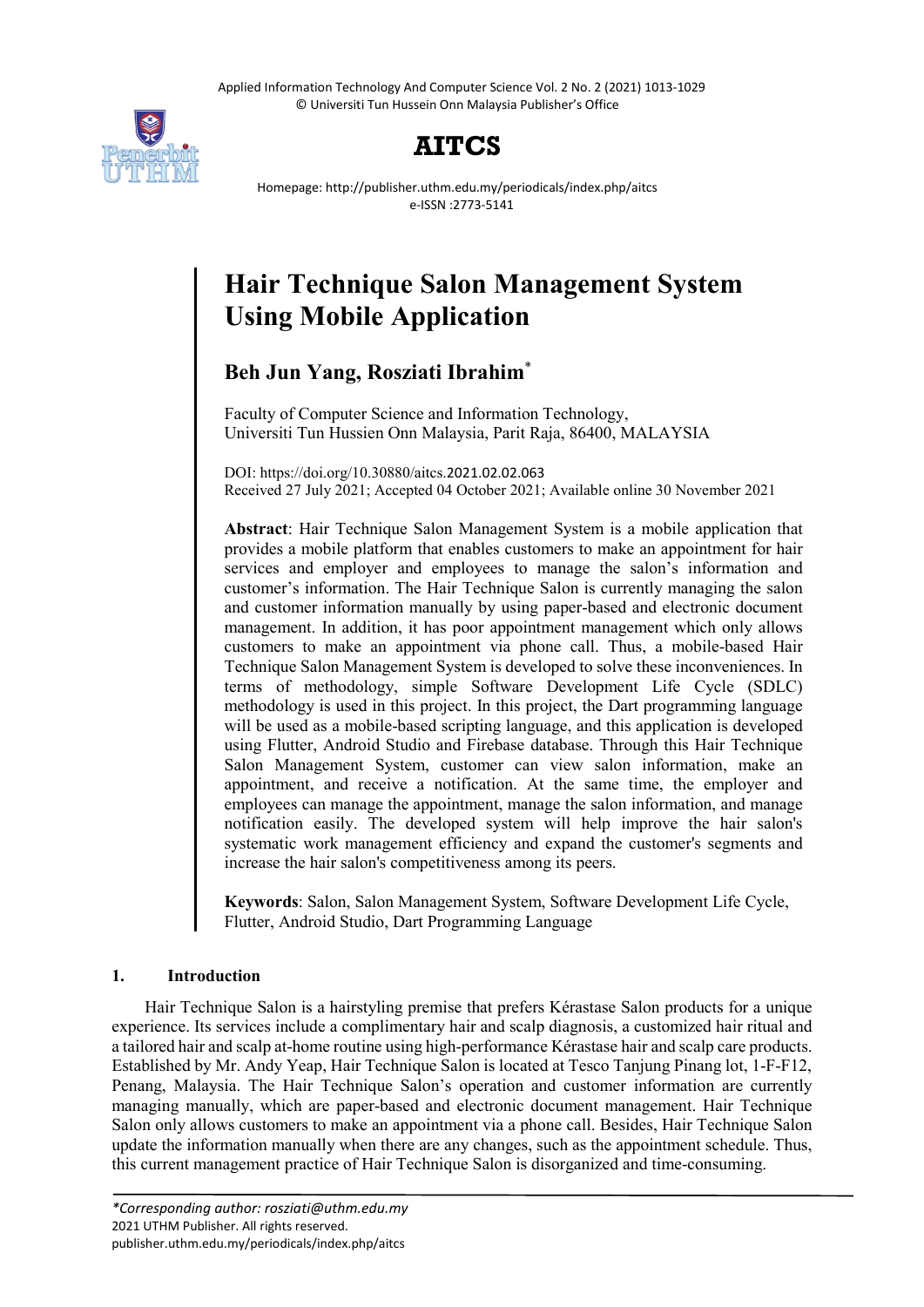Therefore, this project aims to analyze and design the hair salon management system using the object-oriented approach, develop the hair salon management system based on mobile platform application, and perform functional testing and user acceptance testing for the developed hair salon management system. This system is going to design a mobile-based salon management system for Hair Technique Salon. This system is designed to provide a computerized management system for Hair Technique Salon. The target users of this system are the administrator, employees, and customers. There are 6 modules: registration module, login module, hair salon information management module, user profile management module, appointment management module, and notification management module. Based on three target users, they may use the same module, but with distinct functions depending on their authorization level.

#### **2. Related Work**

This section describes the related work of the system, which are collected information and documents that are important for analysis purposes. Thus, this section presents the technology, background of the case study which is the manual management system for Hair Technique Salon, and a comparison between the existing system and the developed system.

#### 2.1 Technology

In this technology era, mobile applications are emerging rapidly around the world. Almost every smartphone including an entry-level phone and regardless of the price can run and download a mobile application [1]. Thus, the system will be developed as a native mobile application. The system development only targets a specific platform which is Android. Android is an operating system (OS) based on the Linux kernel, which is initially developed for mobile devices. The development tool kit, which is an Android Software Development Kit (SDK), is required to build an Android application. Android has a diverse variety of SDKs and a well-formed library that is ready for developers to build applications. This has become a good feature as Android developers can access anything that can be accessed by the operating system.

The system will be developed in Android Studio using the Flutter framework. Android Studio is an official integrated development environment (IDE) specifically for Android application development. Flutter is a lightweight user interface (UI) framework developed by Google with the purpose of developing contemporary, native, and reactive apps for iPhone OS (iOS) and Android [2]. Besides, Firebase is a back-as-an-service (BaaS) software development platform that provides various useful and functional hosted back-end services [3]. Thus, Firebase is chosen to manage the database the system. Moreover, Management Information System (MIS) is one of the main computer-based information systems in an organization that offers business information to help an organization operate. MIS provide comprehensive and integrated coverage of new technologies, information systems applications, and their impact on business models and management decisions engagingly and interactively [4].

#### 2.2 Manual Management System for Hair Technique Salon

The current management system of Hair Technique Salon is performed manually to achieve their business processes by using Microsoft Excel to key-in the data of the customers and their business such as employee's data, and incoming or outgoing expenses. The Microsoft Excel document which contains the recorded data is saved in a folder in the Personal Computer (PC), which is placed at the cashier's counter. The employer can view and manage the detail of the recorded data whenever he wants. However, the manual management system is insecure because there is no database that automatically creates a backup for this data, and this may cause the loss of customers records and retrieving files.

Besides, the current management system allows customers to walk-in or make an appointment via a phone call for a hair service. For customers who walk into the hair salon, customer may waste a lot of time while waiting for the receptionist to arrange an available hairstylist during peak time. For customers who make an appointment, the appointment details are initially written on a piece of paper. Then appointment details are gathered, analyzed, and scheduled by using Microsoft Excel to generate a schedule. Next, the schedule is printed out for employees as a reference. If there is a mistake in the schedule, the process of scheduling must be repeated until a precise schedule is generated. Furthermore,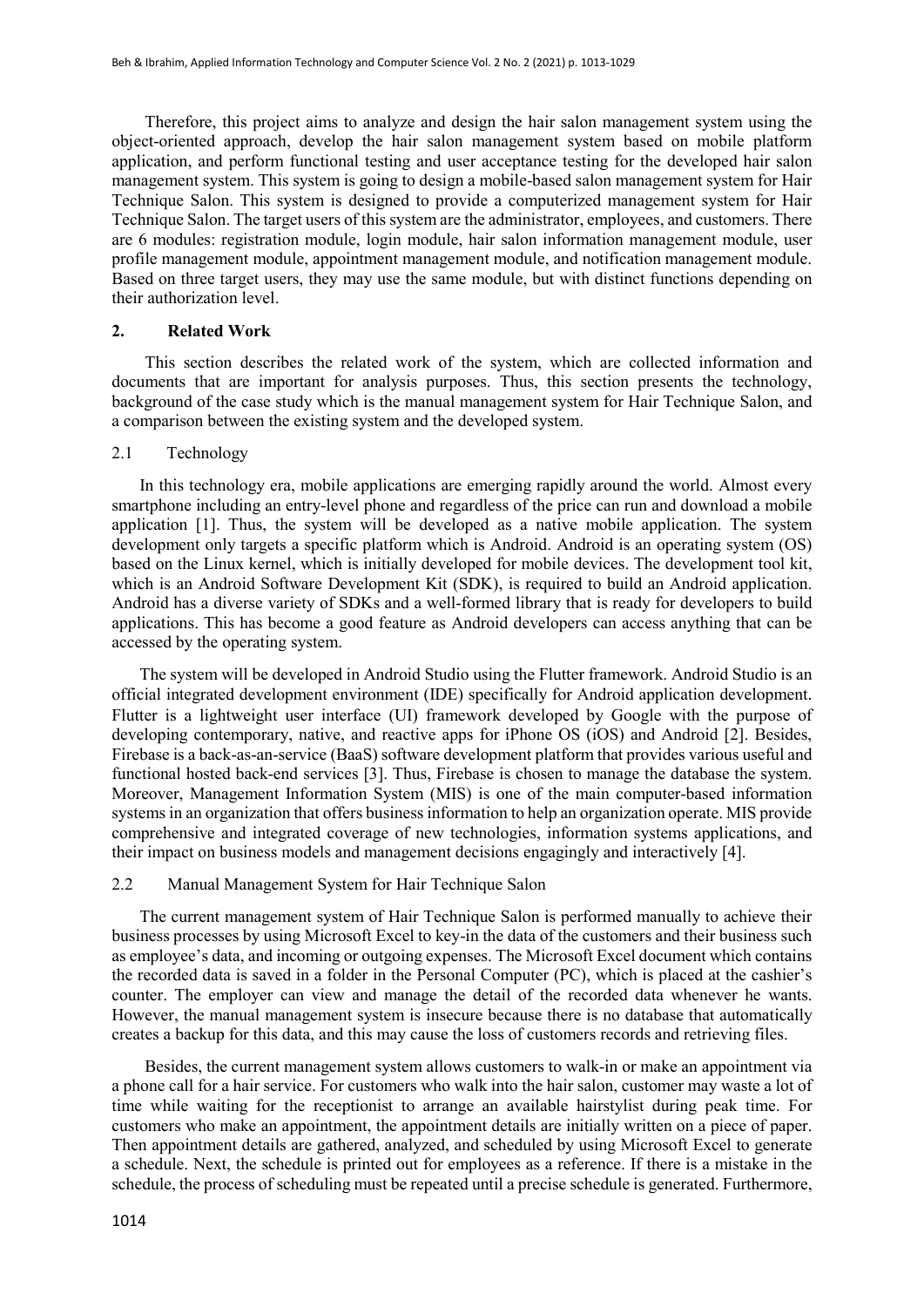customers who are interested in purchasing any hair product from Hair Technique Salon must walk-in to the hair salon to make purchases.

Moreover, the admin in the hair salon does not have an appropriate notification method to notify all the customers about the emergency update of the hair salon. The entire management system, which is conducted manually, is time-consuming and contain uncertainty such as miscalculation or miscommunication. Therefore, the process needs to be supported by a computerized system that can perform efficient record keeping, data storing and retrieval, analysis, notifications, and others that improve the efficiency of the management process.

#### 2.3 Comparison with the Existing Systems

The three existing systems are studied and compared to the important features of the system. Table 1 shows a precise summary of the comparison between the three existing systems namely SuperSalon [5], MySalon Hair Studio [6], JeffLee The Hair Company [7] and the system which is Hair Technique Salon Management System.

| Features/System   | SuperSalon       | MySalon Hair     | JeffLee The Hair          | Hair Technique   |
|-------------------|------------------|------------------|---------------------------|------------------|
|                   |                  | Studio           | Company                   | Salon            |
|                   |                  |                  |                           | Management       |
|                   |                  |                  |                           | System           |
| Type of User      | Employer of the  | Customer         | Customer                  | Admin,           |
|                   | Salon            |                  |                           | Employee, and    |
|                   |                  |                  |                           | Customer         |
| System Type       | Web-Based,       | Web-Based,       | Web-Based                 | Android          |
|                   | Android and iOS  | Android and iOS  |                           | application      |
|                   | application      | application      |                           |                  |
| User Registration | Yes              | Yes              | No registration<br>needed | Yes              |
| Login             | Username and     | Username and     | No username               | Phone number     |
|                   | password needed  | password needed  | and password              | and One-time     |
|                   |                  |                  | needed                    | password (OTP)   |
| Online            | Yes, provide     | Yes, provide     | Yes, Provide              | Yes, provide     |
| Appointment       | online           | online           | online                    | online           |
|                   | appointment      | appointment      | appointment               | appointment      |
| Manage Salon      | Yes, it provides | No, it does not  | No, it does not           | Yes, it provides |
| Information       | salon            | provide          | provide                   | salon            |
|                   | information      |                  |                           | information      |
|                   | management       |                  |                           | management       |
|                   | function         |                  |                           | function         |
| Manage            | Yes, it provides | No, it does not  | No, it does not           | Yes, it provides |
| Appointment       | appointment      | provide          | provide                   | appointment      |
|                   | management       |                  |                           | management       |
|                   | function.        |                  |                           | function.        |
| Notification      | Yes, it provides | Yes, it provides | No, it does not           | Yes, it provides |
|                   | notification     | notification     | provide                   | notification     |
|                   | function.        | function.        |                           | function.        |

#### **Table 1: Comparison between existing system and Hair Technique Salon Management System**

Based on the Table 1, it can be summarized that the system enables the Hair Technique Salon to manage the hair salon information, appointment, notification, which help the salon owner can manage the salon more efficient. Moreover, the system centralized all function in one system platform which will help to reduce the operating cost and improve convenience to both the salon owners and customers. Based on the comparative system review, the system fulfills the uniqueness of the system evaluated. Therefore, the system has more strength and features compared to the other existing system.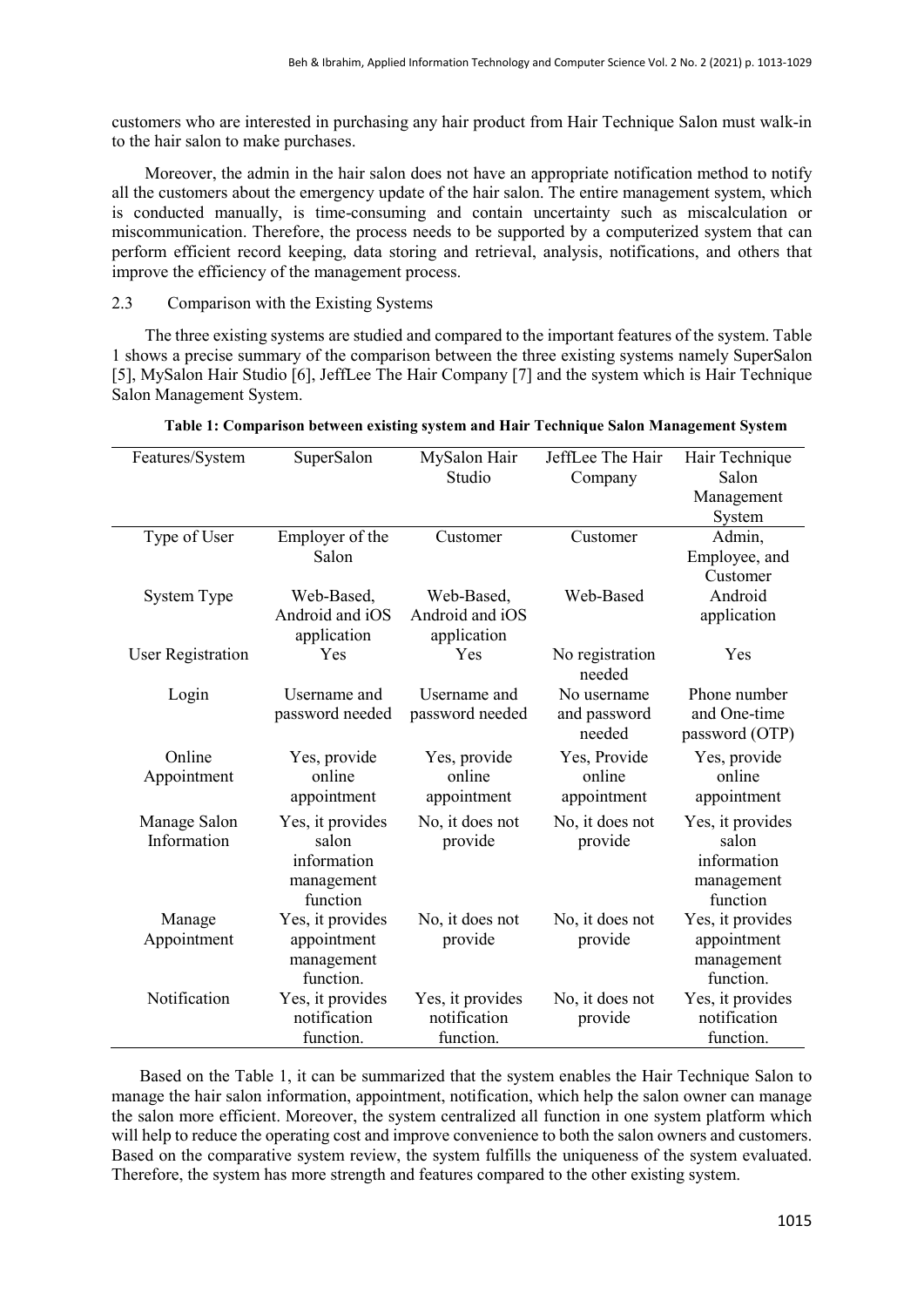#### **3. Methodology**

The methodology is important to complete every activity in the system development life cycle, including models, tools, and techniques [8]. The methodology chosen to develop the system is the simple Software Development Life Cycle (SDLC) model. In its most basic form, the simple Software Development Life Cycle (SDLC) is a methodology for structuring a software project management [9]. This methodology is appropriate for a small project with no ambiguous criteria and a tight timeframe. Therefore, a basic simple Software Development Life Cycle (SDLC) model used to develop the Hair Technique Salon Management System to ensure the system is fulfilling requirement in a more stable way. The SDLC model is usually divided into five phases that must be completed to finish the system's development: planning or requirements analysis, design, implementation, testing, and maintenance. Figure 1 depicts the whole graphical depiction of phases in a simple SDLC model.



**Figure 1: Simple Software Development Life Cycle [9]**

#### 3.1 System Development Workflow

System development workflow consists of a description of all phases, including analysis, design, implementation, and testing. Each phase has its own activities that produce different deliverables. Table 2 shows the workflow for the development of the Hair Technique Salon Management System.

|  | Table 2: System Development Workflow of the Hair Technique Salon Management System |  |
|--|------------------------------------------------------------------------------------|--|
|  |                                                                                    |  |

| N <sub>o</sub> | Phase          | Activities                                                     | Deliverables                                     |
|----------------|----------------|----------------------------------------------------------------|--------------------------------------------------|
| 1.             | Analysis Phase | • Proposed the project                                         | • Project Proposal                               |
|                |                | Define the target user<br>$\bullet$                            | Gantt chart                                      |
|                |                | Identify<br>problem<br>statements,<br>$\bullet$                | User requirements<br>$\bullet$                   |
|                |                | objectives, scope of project                                   | Literature review                                |
|                |                | Set work plan<br>$\bullet$                                     | Hardware and software<br>$\bullet$               |
|                |                | Conduct interview with owner of the                            | requirements                                     |
|                |                | hair salon                                                     | Functional<br>and<br>non-<br>$\bullet$           |
|                |                | Analyse the system requirement<br>$\bullet$                    | functional requirements.                         |
|                |                | specification.                                                 | UML Diagram: Use case<br>$\bullet$               |
|                |                | Analyse the current manual system<br>$\bullet$                 | diagram, class diagram,                          |
|                |                | Analyse the similar existing system.<br>٠                      | sequence diagram<br>and                          |
|                |                | Analyse the hardware and software<br>$\bullet$<br>requirements | activity diagram                                 |
| 2.             | Design Phase   | Design database<br>٠                                           | Data schema and Data                             |
|                |                | Design system interface according to<br>$\bullet$              | dictionary table                                 |
|                |                | the modules                                                    | interface<br>System<br>٠<br>according to modules |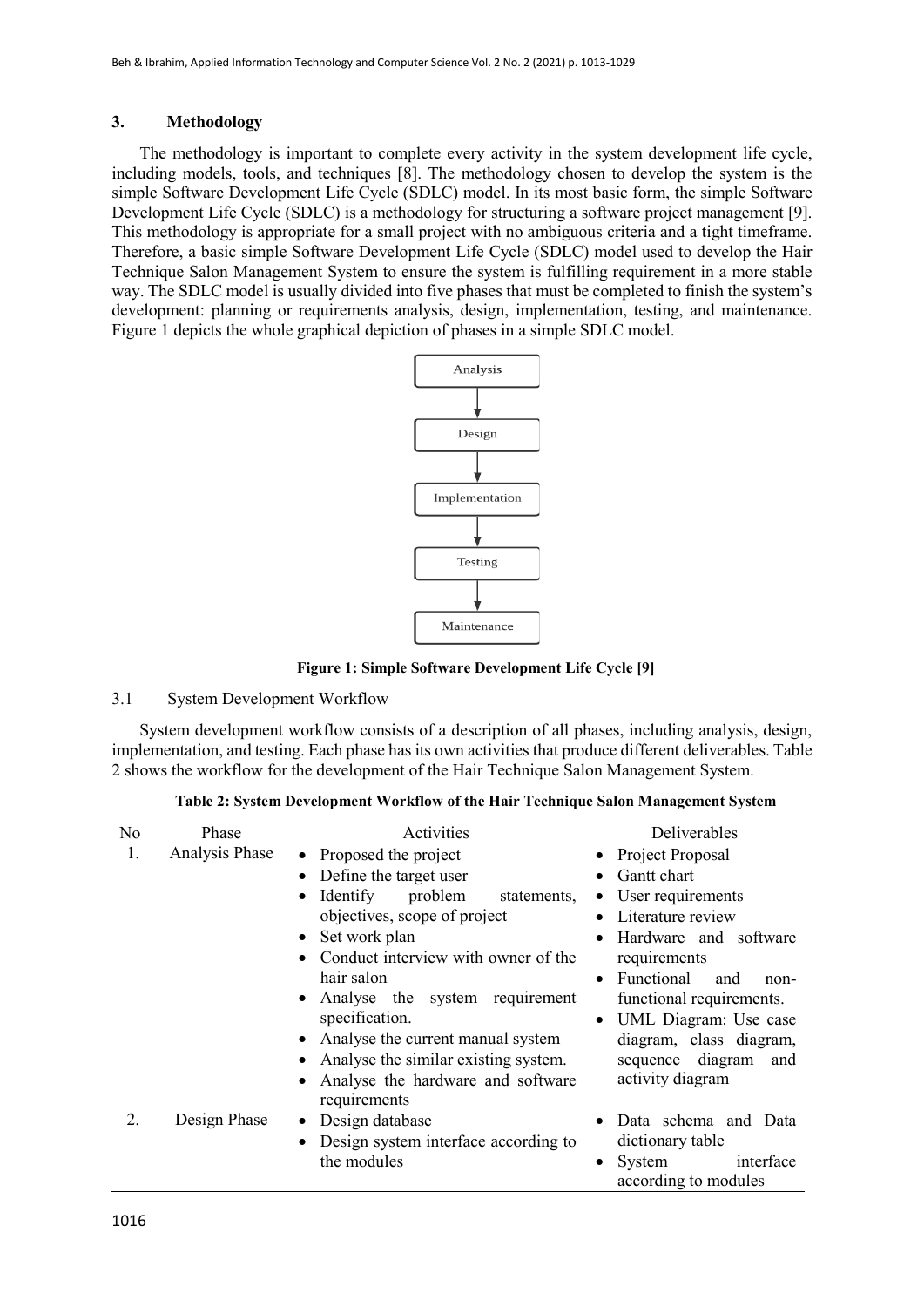|    | Phase                | Implementation • Implement all the function and • Complete<br>features designed by developing the | system                | workable |
|----|----------------------|---------------------------------------------------------------------------------------------------|-----------------------|----------|
| 4. | <b>Testing Phase</b> | system<br>• Conduct functional testing<br>• Conduct user acceptance testing                       | $\bullet$ Test report |          |

#### **Table 2: (cont.)**

#### **4. Analysis and Design**

This section describes the approach to analysis and design involved in the process of developing the system. Thus, this section includes the system requirements analysis, Use Case Diagram, and Class Diagram.

#### 4.1 System Requirements Analysis

System requirements analysis is a process to determine user expectations outcome from the system. System requirements are clarified regarding the specifics of the system services along with the functional and non-functional requirements [10]. Functional requirements define what the system can do or how the system should behave [10]. Table 3 shows the functional requirements of the system.

| No.            | Modules                                     | Functionalities                                                                                                                                    |
|----------------|---------------------------------------------|----------------------------------------------------------------------------------------------------------------------------------------------------|
| 1              | Login Module                                | • The system should allow the users to login into the system<br>using user phone number.                                                           |
|                |                                             | • The system should allow the users to input the valid phone<br>number and One-time password code to logged in as user.                            |
|                |                                             | • The system should alert the user for invalid input.<br>• The system should redirect the user to respective homepage                              |
| $\overline{2}$ | <b>Registration Module</b>                  | once successful login.<br>• The system should allow the registration of new customer.<br>• The system should show error when empty field is found. |
| 3              | Users Profile Management<br>Module          | • The system should allow the users to edit the personal<br>information.                                                                           |
| 4              | Hair Salon Information<br>Management Module | • The system should allow the administrator to insert new hair<br>salon information.                                                               |
|                |                                             | • The system should allow the administrator to edit the hair salon<br>information.                                                                 |
|                |                                             | • The system should allow the administrator to delete the hair<br>salon information.                                                               |
|                |                                             | • The system should allow the users to view the hair salon<br>information.                                                                         |
| 5              | <b>Appointment Management</b><br>Module     | • The system should allow the customer to insert new<br>appointment.                                                                               |
|                |                                             | • The system should allow the customer to view the appointment<br>details.                                                                         |
|                |                                             | • The system should allow the administrator to view the<br>appointment schedule.                                                                   |
|                |                                             | • The system should allow the employee to view the<br>appointment schedule.                                                                        |

**Table 3: Functional requirements of the Hair Technique Salon Management System**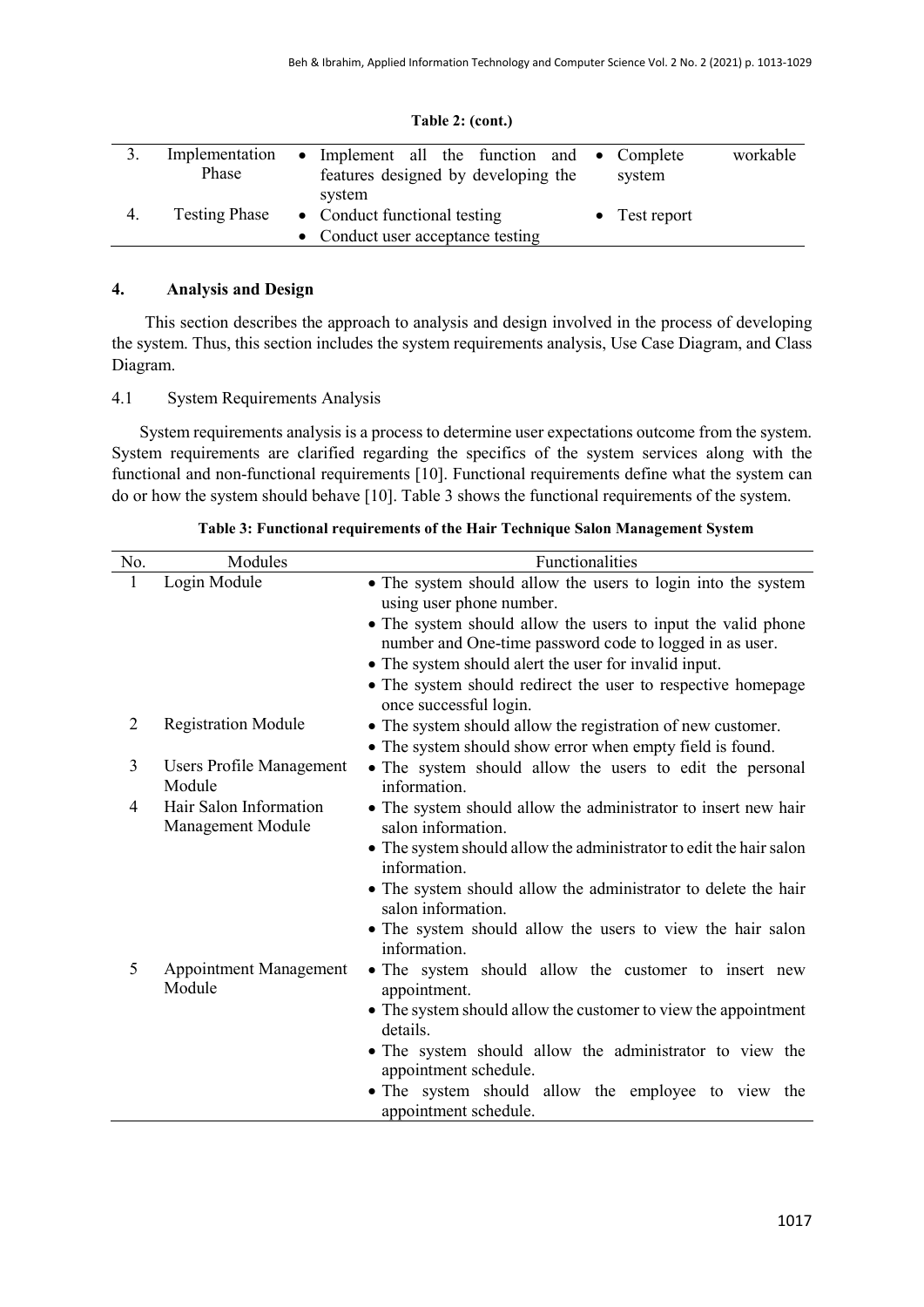| Module | Notification Management • The system should allow the administrator to insert new<br>notification.<br>• The system should allow the administrator to delete<br>notification. |
|--------|------------------------------------------------------------------------------------------------------------------------------------------------------------------------------|
|        | • The system should allow the users to view the notification.                                                                                                                |

**Table 3: (cont.)**

Non-functional requirements specify the criteria used to judge a system's operation, rather than specific behaviors [10]. It depicts variety of system characteristics such as performance, operational, security, and usability. Table 4 shows the non-functional requirements of the system.

No. Requirements Descriptions 1. Performance • The system should be able for use anytime with an Internet connection. • The execution of the process should not exceed 5 seconds. 2. Operational • The system only available when there is an Internet connection. 3. Security • The users may access the system with correct username and password 4. Usability • The system interfaces are user-friendly and easy to navigate.

**Table 4: Non-Functional requirements of the Hair Technique Salon Management System**

#### 4.2 Use Case Diagram

Hair Technique Salon Management System contain six main use cases as shown in Figure 2. They are login, register, manage user profile, manage hair salon information, manage appointment, and manage notification. The system users include administrator, customer, and employee. Each of the users is interacting with the use case to show the connection and limitation towards the system features.



**Figure 2: Use case diagram of Hair Technique Salon Management System**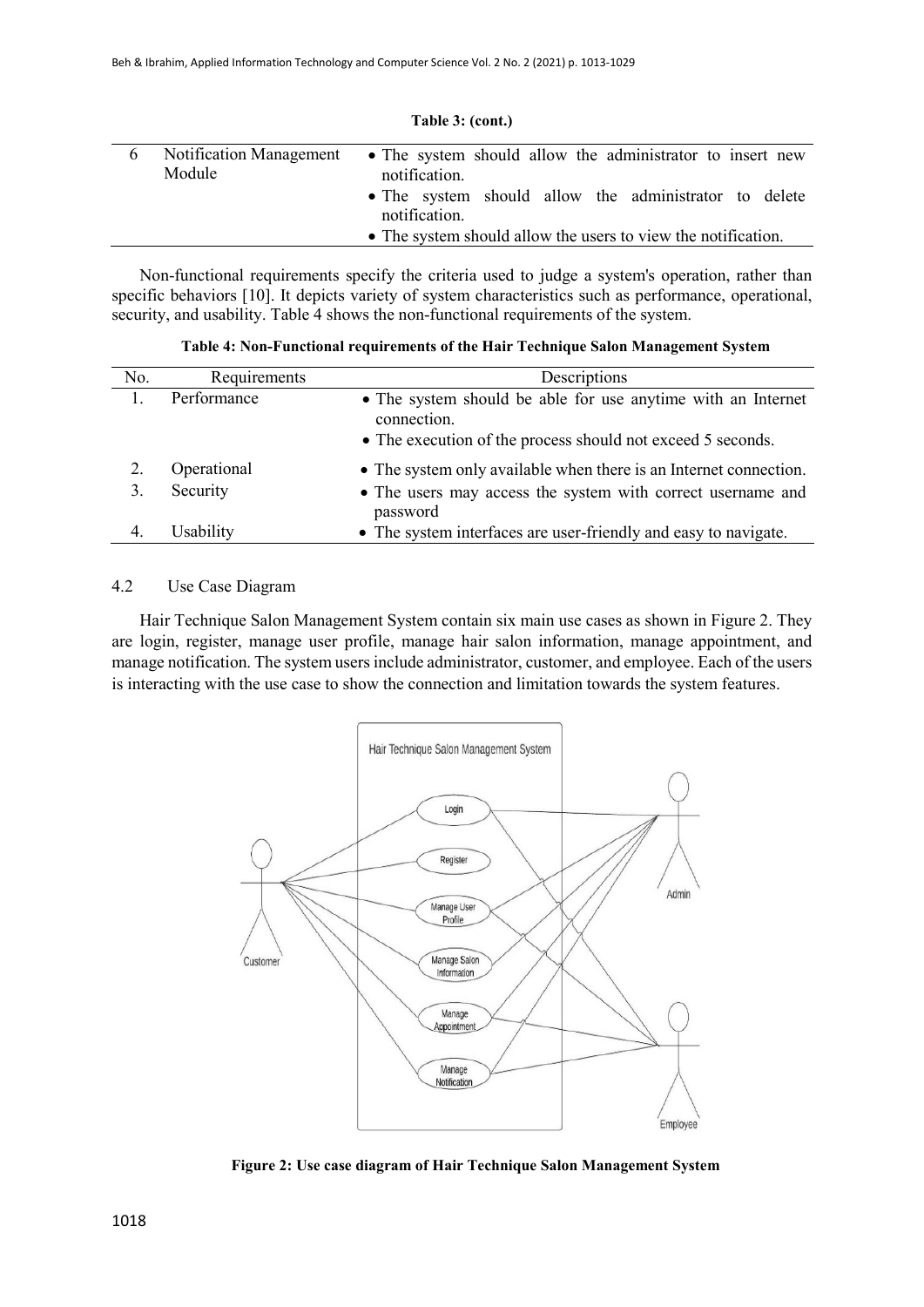#### 4.3 Class Diagram

In the class diagram, there are nine classes: Login, Administrator, Employee, Customer, Appointment, Appointment Schedule, Hairstyles, HairServices, and Notification. Each class holds its attributes value and can be linked to another class. There are 3 users involved in the class diagram which are administrator, employee, and customer. When the users proceed to login the system, there will be a "isStaff" and "isAdmin" Boolean method which is used to check the level of authorization. Based on their level of authorization, the system will redirect them to their specific homepage. After that, the users may start to access the function provided in the system. Figure 3 shows the class diagram of Hair Technique Salon Management System.



**Figure 3: Class Diagram of Hair Technique Salon Management System.**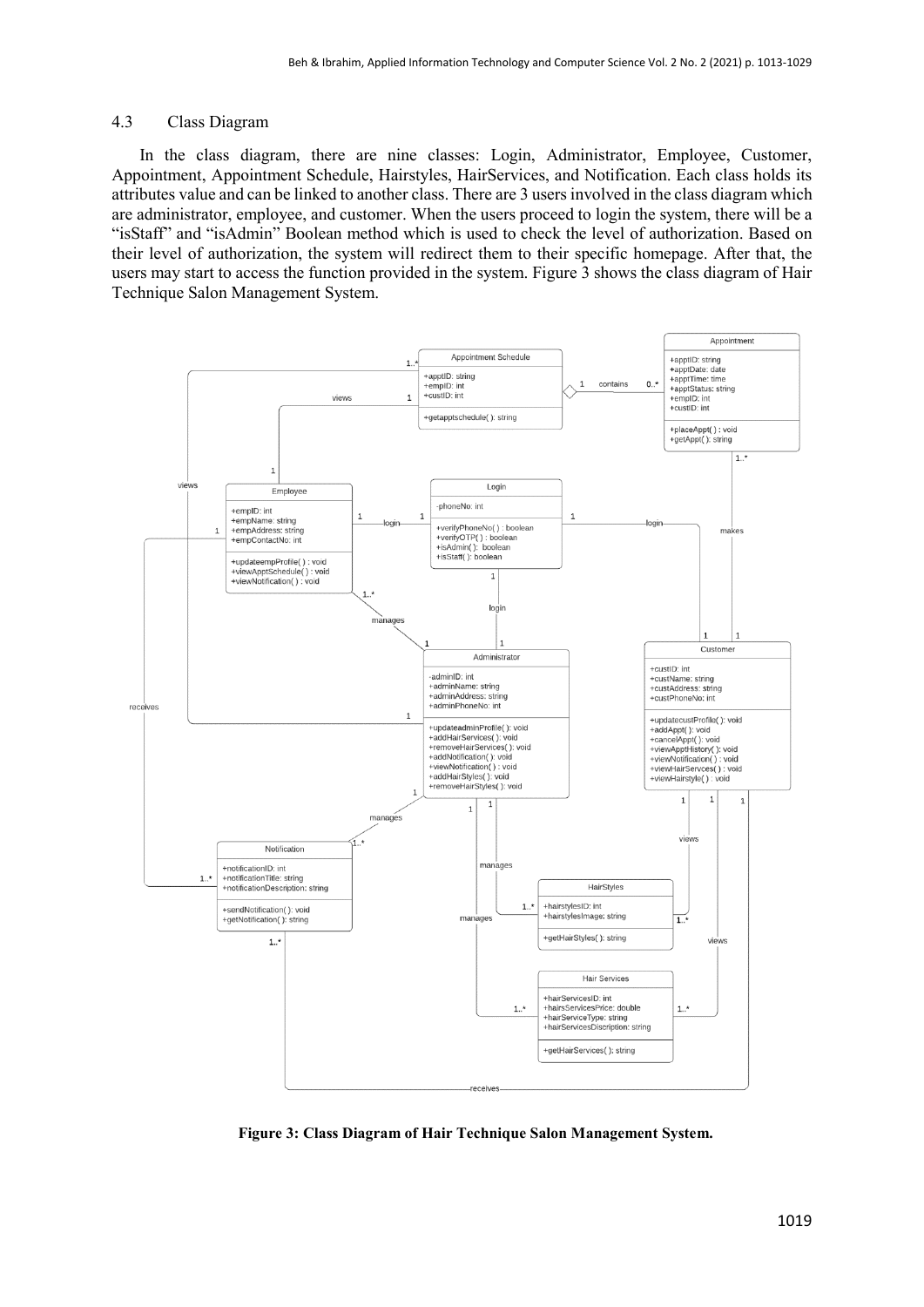#### **5. Implementation and Testing**

This section focuses on the description of the implementation and testing of the system. The implementation and testing phase were important to ensure the system is well functioned without errors. The testing is conducted to ensure the system free from bugs before delivering it to system user.

#### 5.1 Implementation

The Hair Technique Salon Management System implementation is implemented in Android Studio IDE using the Flutter framework. The Dart programming language is used to provide the logic part and design interface of the system development. Firebase database and Firebase authentication are used as the storage platform for the system. The modules in Hair Technique Salon Management System are login module, register module, manage user profile module, manage hair salon information module, manage appointment module, and manage notification module. In this section, a few selected main modules will be described in terms of its interface and the functions it performs.

The Hair Technique Salon Management System requires its users to login with phone number to access into the system. A one-time password (OTP) code is sent to the user via SMS after inserting valid phone number. OTP code will verify user's phone number, by redirecting the user to the home page if the code is valid. Figure 4 shows the Login Module Interface.



**Figure 4: Login Module Interface**

The Manage Hair Salon Information Module allow administrator to add and delete hair services and hairstyles of the salon. Then, customer can view the hair services and hairstyles available in the hair salon. Figure 5 and Figure 6 shows the Manage Hair Salon Information Module Interface.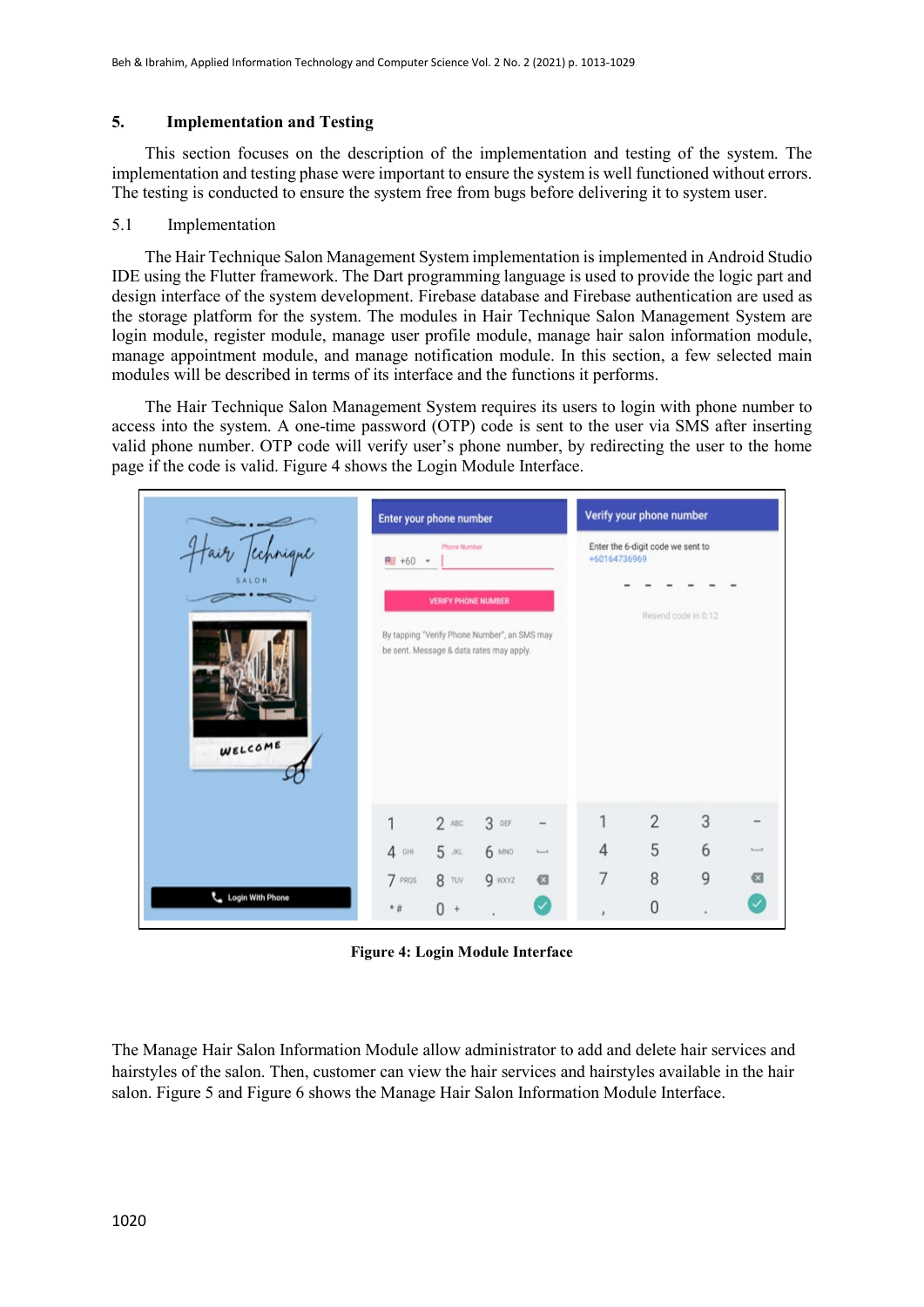

**Figure 5: Manage Hair Salon Information Module Interface**

| Title                                                   | Image URL                          |
|---------------------------------------------------------|------------------------------------|
| Price<br>Cancel<br><b>Submit</b><br><b>All Services</b> | Cancel<br>Submit<br>All Hairstyles |
| Hair Cut (Female)<br><b>RM 55</b>                       |                                    |
| <b>Scalp Treatment</b>                                  |                                    |
| <b>RM 210</b>                                           |                                    |
| Rebounding<br><b>RM 180</b>                             |                                    |

**Figure 6: Manage Hair Salon Information Module Interface (cont.)**

The Manage Appointment Module allows the customer to make an appointment by selecting the state, salon, stylist, date, and time slot. Then, the customer can view the appointment information on the history page after confirming the appointment. On the history page, the user can also cancel an upcoming appointment. For administrator and employees, they can view the appointment schedule after the customer made the appointment. It is synchronized in the Firebase database when customers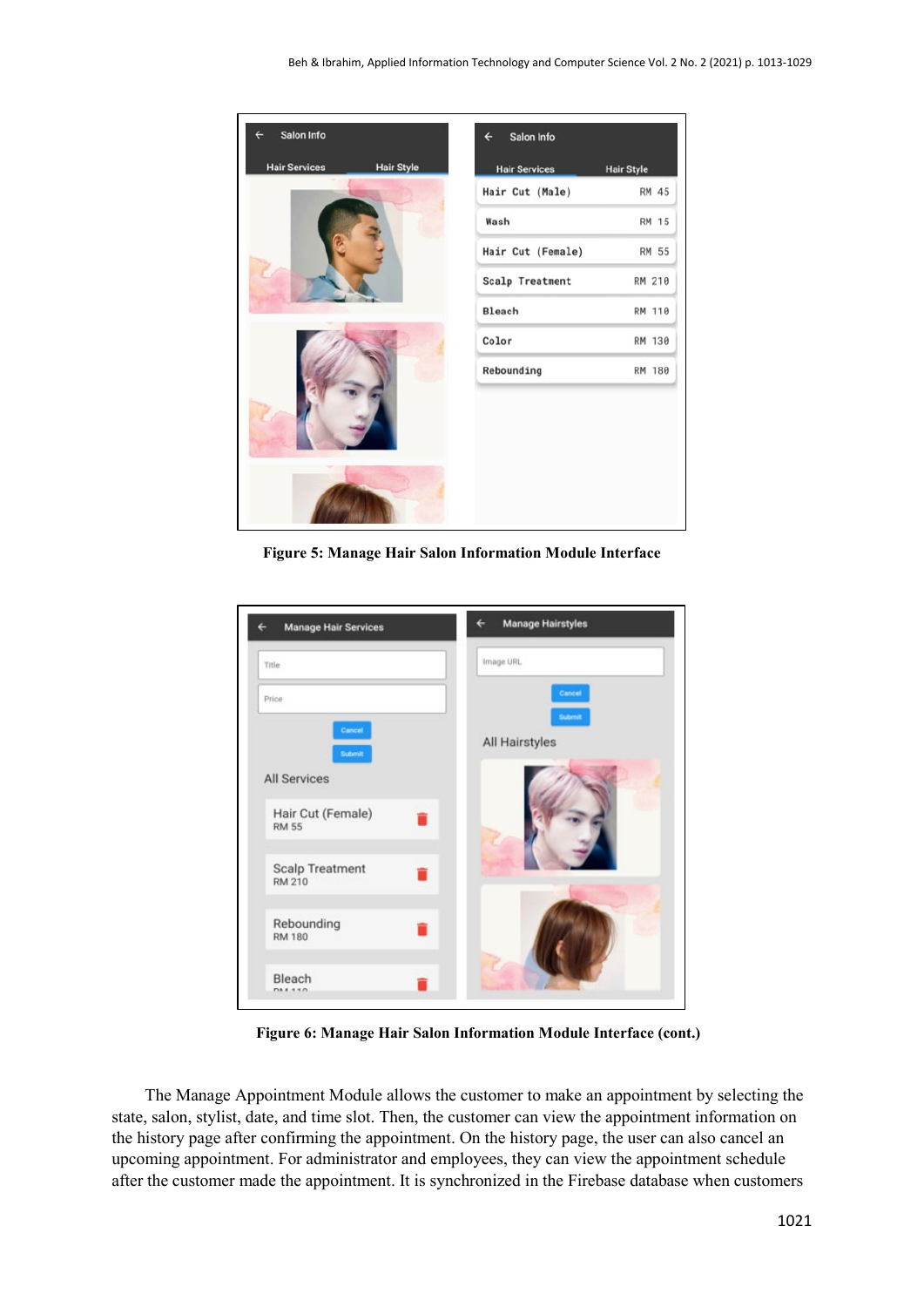make an appointment or cancel an appointment. Figure 7, Figure 8, and Figure 9 shows the Manage Appointment Module Interface.



**Figure 7: Manage Appointment Module Interface** 

| $\leftarrow$                     | Select Date and Time                    |                                         | ←                              | <b>Select Date and Time</b>      |                                  | $\leftarrow$ | <b>Confirm Booking</b>                                                 |
|----------------------------------|-----------------------------------------|-----------------------------------------|--------------------------------|----------------------------------|----------------------------------|--------------|------------------------------------------------------------------------|
|                                  | July<br>5<br><b>Nonday</b><br>□         |                                         |                                | July<br>5<br>Monday<br>▭         |                                  | □<br>∸       | BOOKING INFORMATION!<br>17:00 - 18:00 - 05/07/2021<br>SEO-JOON (STAFF) |
| $10:00 - 11:00$<br>Not Available | $11:00 - 12:00$<br><b>Not Available</b> | $13.00 - 14.00$<br><b>Not Available</b> | 10:00 - 11:00<br>Not Available | 11:00 - 12:00<br>Not Available   | $13:00 - 14:00$<br>Not Available | A<br>9       | HAIR TECH SALON<br>TESCO TANJUNG PINANG LOT, 1-F-F12<br><b>Confirm</b> |
| 14:00 - 15:00<br>Not Available   | 15:00 - 16:00<br><b>Not Available</b>   | $16:00 - 17:00$<br>Available            | 14:00 - 15:00<br>Not Available | $15:00 - 16:00$<br>Not Available | 16:00 - 17:00<br>Available       |              |                                                                        |
| 17:00 - 18:00<br>Cancel          |                                         | Done                                    | 17:00 - 18:00<br>Available     |                                  |                                  |              |                                                                        |
| 2021                             | July<br>August                          | 5<br>6<br>2<br>$\Omega$                 | Previous                       |                                  | Next                             |              | <b>Previous</b><br>Next                                                |

**Figure 8: Manage Appointment Module Interface (cont.)**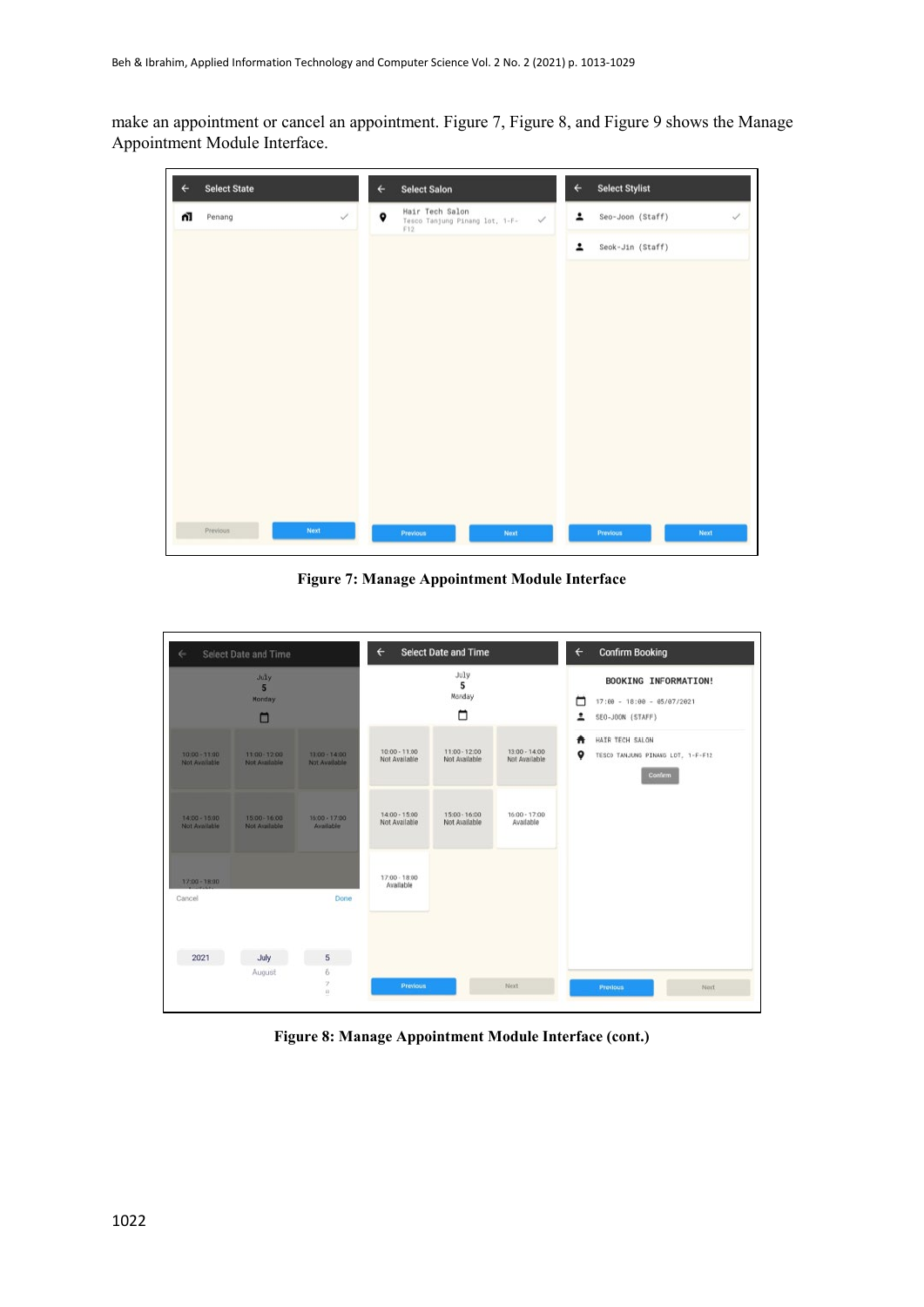| $\leftarrow$<br><b>Appointment History</b>                                                                          |
|---------------------------------------------------------------------------------------------------------------------|
| Time<br>Date<br>July 5, 2021 17:00 - 18:00<br>Hair Tech Salon Seo-Joon (Staff)<br>Tesco Tanjung Pinang lot, 1-F-F12 |
| Cancel                                                                                                              |
|                                                                                                                     |
|                                                                                                                     |
|                                                                                                                     |
|                                                                                                                     |
|                                                                                                                     |
|                                                                                                                     |
|                                                                                                                     |
|                                                                                                                     |

**Figure 9: Manage Appointment Module Interface (cont.)**

The Manage Notification Module allow the administrator to create a notification and delete the notification. If there are any emergency updates, the administrator can inform the customers by using the manage notification module in the system. This improves the convenience of the management of the hair salon. Figure 10 shows the Manage Notification Module Interface.

| <b>Manage Notification</b>                                                                                                                                               | <b>Notification</b><br>e                                                                                                                                             |
|--------------------------------------------------------------------------------------------------------------------------------------------------------------------------|----------------------------------------------------------------------------------------------------------------------------------------------------------------------|
| Title                                                                                                                                                                    | Price Increase Notice /<br>Please note as of July Ist there will be a<br>small price increase on some hair services<br>due to the increased costs from our suppliers |
| Message<br>Cancel<br>Submit                                                                                                                                              | Urgent!!! Closed on 30/6/2021<br>Sorry for this inconveniece to our customer.<br>Due to some reason, we have to closed our<br>shop                                   |
| <b>All Notifications</b>                                                                                                                                                 |                                                                                                                                                                      |
| Price Increase Notice<br>Please note as of July Ist there<br>will be a small price increase<br>on some hair services due to<br>the increased costs from our<br>suppliers |                                                                                                                                                                      |
| Urgent!!! Closed on<br>30/6/2021<br>Sorry for this inconveniece to<br>our customer. Due to some<br>reason, we have to closed our<br>shop                                 |                                                                                                                                                                      |

**Figure 10: Manage Notification Module Interface**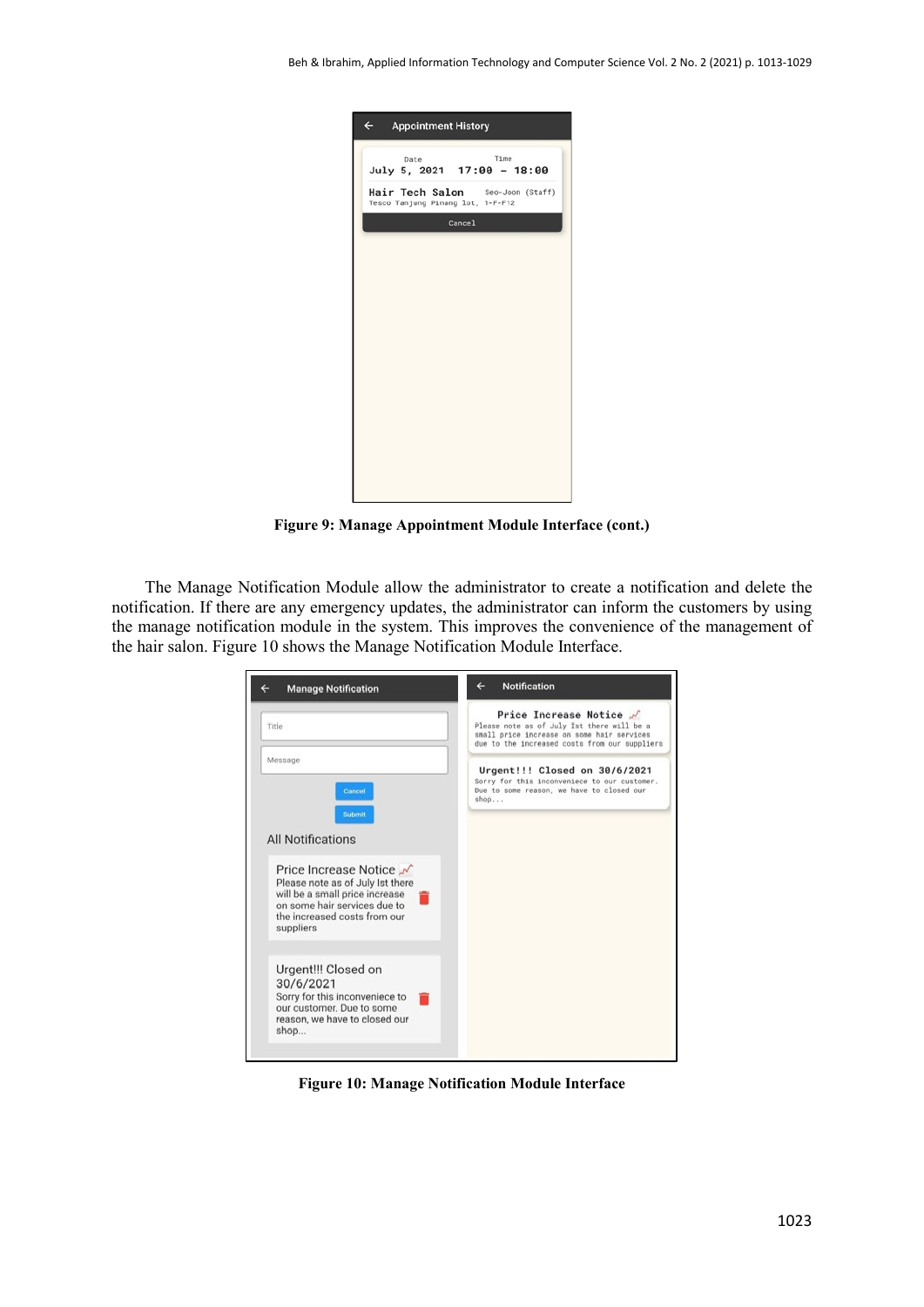#### 5.2 Testing

Testing is a significant process performing in the development of the system because it verifies the completed system's function whether it meets expectations. For Hair Technique Salon Management System, functional testing and user acceptance testing is conducted to ensure the system works according to the defined requirements.

#### 5.2.1 Functional Testing

Functional testing is performed to test and determine Hair Technique Salon Management System whether it meets the functional requirements. Therefore, a test plan is created as one of the functional testing for Hair Technique Salon Management System. Table 5 shows the test plan of Hair Technique Salon Management System.

| Test Case ID          | Description                  | <b>Expected Result</b>                           | <b>Actual Result</b>                    | <b>Status</b> |  |  |  |  |
|-----------------------|------------------------------|--------------------------------------------------|-----------------------------------------|---------------|--|--|--|--|
| Login Module (TC 100) |                              |                                                  |                                         |               |  |  |  |  |
| TC 100 01             | Users enter valid phone      | System will send                                 | System will send                        | <b>PASS</b>   |  |  |  |  |
|                       | login<br>the<br>number<br>to | One-time password                                | One-time password                       |               |  |  |  |  |
|                       | system.                      | (OTP) code to user.                              | (OTP) code to user.                     |               |  |  |  |  |
| TC 100 02             | Users enter invalid phone    | System will display                              | System will display                     | <b>PASS</b>   |  |  |  |  |
|                       | number<br>login<br>to<br>the | error<br>message                                 | error<br>message                        |               |  |  |  |  |
|                       | system.                      | "Enter<br>valid<br>a                             | "Enter<br>valid<br>a                    |               |  |  |  |  |
|                       |                              | phone number".                                   | phone number".                          |               |  |  |  |  |
| TC 100 03             | One-time<br>Users<br>enter   | System will redirect                             | System will redirect                    | <b>PASS</b>   |  |  |  |  |
|                       | password code to verify      | user to user home                                | user to user home                       |               |  |  |  |  |
|                       | user phone number.           | page based on their                              | page based on their                     |               |  |  |  |  |
|                       |                              | level<br>of                                      | level<br>of                             |               |  |  |  |  |
|                       |                              | authorization.                                   | authorization.                          |               |  |  |  |  |
| TC 100 04             | Users enter invalid One-     | System will display                              | System will display                     | <b>PASS</b>   |  |  |  |  |
|                       | time password code to        | message<br>error                                 | message<br>error                        |               |  |  |  |  |
|                       | verify user phone number.    | "Wrong<br>code,                                  | "Wrong<br>code,<br>please enter again". |               |  |  |  |  |
|                       |                              | please enter again".<br>Register Module (TC 200) |                                         |               |  |  |  |  |
| TC 200 01             | login<br>the<br>Customer     | System will display                              | System will display                     | <b>PASS</b>   |  |  |  |  |
|                       | system by using an un-       | register<br>pop-up                               | register<br>pop-up                      |               |  |  |  |  |
|                       | register<br>valid<br>phone   | form<br>request<br>to                            | form to let customer                    |               |  |  |  |  |
|                       | number.                      | customer to enter                                | to enter name and                       |               |  |  |  |  |
|                       |                              | name and address                                 | address for.                            |               |  |  |  |  |
|                       |                              | for.                                             |                                         |               |  |  |  |  |
| TC 200 02             | Customer presses cancel      | redirects<br>System                              | redirects<br>System                     | <b>PASS</b>   |  |  |  |  |
|                       | button in the register form  | back to the login                                | back to the login                       |               |  |  |  |  |
|                       | without insert name and      | page.                                            | page.                                   |               |  |  |  |  |
|                       | address.                     |                                                  |                                         |               |  |  |  |  |
| TC 200 03             | Customer presses login       | System will display                              | System will display                     | <b>PASS</b>   |  |  |  |  |
|                       | button again.                | pop up register form                             | pop up register form                    |               |  |  |  |  |
|                       |                              | to request customer                              | to request customer                     |               |  |  |  |  |
|                       |                              | to enter name and                                | to enter name and                       |               |  |  |  |  |
|                       |                              | address.                                         | address.                                |               |  |  |  |  |
| TC 200 04             | Customer presses register    | System will display                              | System will display                     | <b>PASS</b>   |  |  |  |  |
|                       | button in the register form  | error<br>message.                                | message.<br>error                       |               |  |  |  |  |
|                       | without input name and       | Failed to login.                                 | Failed to login.                        |               |  |  |  |  |
|                       | address.                     |                                                  |                                         |               |  |  |  |  |

**Table 5: Test plan of Hair Technique Salon Management System**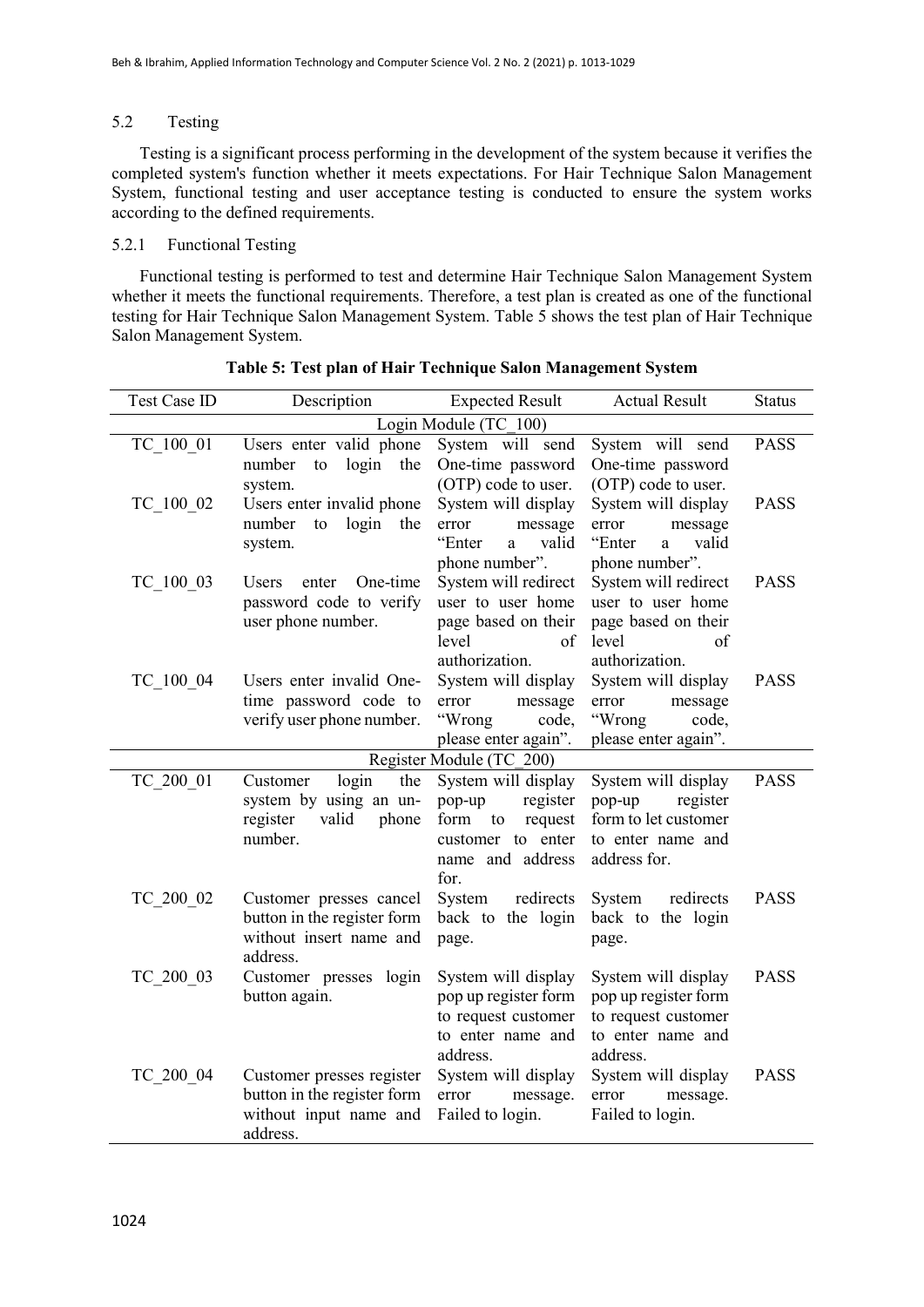|           |                                                                                                    | Manage User Profile Module (TC 300)                                                                                                                                                         |                                                                                                                                                                                             |             |
|-----------|----------------------------------------------------------------------------------------------------|---------------------------------------------------------------------------------------------------------------------------------------------------------------------------------------------|---------------------------------------------------------------------------------------------------------------------------------------------------------------------------------------------|-------------|
| TC 300 01 | Users click update icon to<br>update profile.                                                      | System will display<br>updates<br>pop-up<br>profile form.                                                                                                                                   | System will display<br>updates<br>pop-up<br>profile form.                                                                                                                                   | <b>PASS</b> |
| TC 300 02 | Users update profile by<br>insert new name and new<br>click<br>address<br>then<br>"Update" button. | System will display<br>pop-up<br>message<br>"Updates<br>Profile<br>Successfully".                                                                                                           | System will display<br>pop-up<br>message<br>"Updates<br>Profile<br>Successfully".                                                                                                           | <b>PASS</b> |
|           |                                                                                                    | Manage Hair Salon Information Module (TC 400)                                                                                                                                               |                                                                                                                                                                                             |             |
| TC 400 01 | Admin insert new hair<br>click<br>and<br>services<br>"submit" button.                              | System will display<br>message<br>pop-up<br>"Hair<br>services<br>Submit<br>Successfully". New<br>hair services will<br>display in the hair<br>services list.                                | System will display<br>pop-up<br>message<br>"Hair<br>services<br>Submit<br>Successfully". New<br>hair services will<br>display in the hair<br>services list.                                | <b>PASS</b> |
| TC 400 02 | Admin<br>clicks<br>"delete"<br>icon.                                                               | The hair services<br>will be deleted from<br>the hair services list<br>and database.                                                                                                        | The hair services<br>will be deleted from<br>the hair services list<br>and database.                                                                                                        | <b>PASS</b> |
| TC 400 03 | Admin<br>insert<br>new<br>click<br>hairstyles<br>and<br>"submit" button.                           | System will display<br>pop-up<br>message<br>"Hairstyles Submit<br>Successfully". New<br>hairstyles<br>will<br>display in the hair<br>services list.                                         | System will display<br>pop-up<br>message<br>"Hairstyles Submit<br>Successfully". New<br>hairstyles<br>will<br>display in the hair<br>services list.                                         | <b>PASS</b> |
| TC 400 04 | Admin<br>long<br>press<br>hairstyles image.                                                        | System will display<br>pop<br>up<br>confirmation<br>"Delete<br>message<br>Booking" and "Are<br>you sure you want<br>this<br>delete<br>to<br>hairstyle?"                                     | System will display<br>pop up confirmation<br>message<br>"Delete<br>Booking" and "Are<br>you sure you want<br>this<br>delete<br>to<br>hairstyle?"                                           | <b>PASS</b> |
| TC 400 05 | Admin clicks "delete" in<br>the pop-up confirmation<br>message.                                    | System will display<br>pop-up<br>message<br>"Successfully<br>removed<br>the<br>hairstyle". The hair<br>will<br>services<br>be<br>deleted from<br>the<br>hair services list and<br>database. | System will display<br>pop-up<br>message<br>"Successfully<br>removed<br>the<br>hairstyle". The hair<br>services<br>will<br>be<br>deleted from<br>the<br>hair services list and<br>database. | <b>PASS</b> |
| TC 400 06 | Users click "Salon Info"<br>button.                                                                | System will display<br>hair services list and<br>hairstyles list.                                                                                                                           | System will display<br>hair services list and<br>hairstyles list.                                                                                                                           | <b>PASS</b> |

### **Table 5: (cont.)**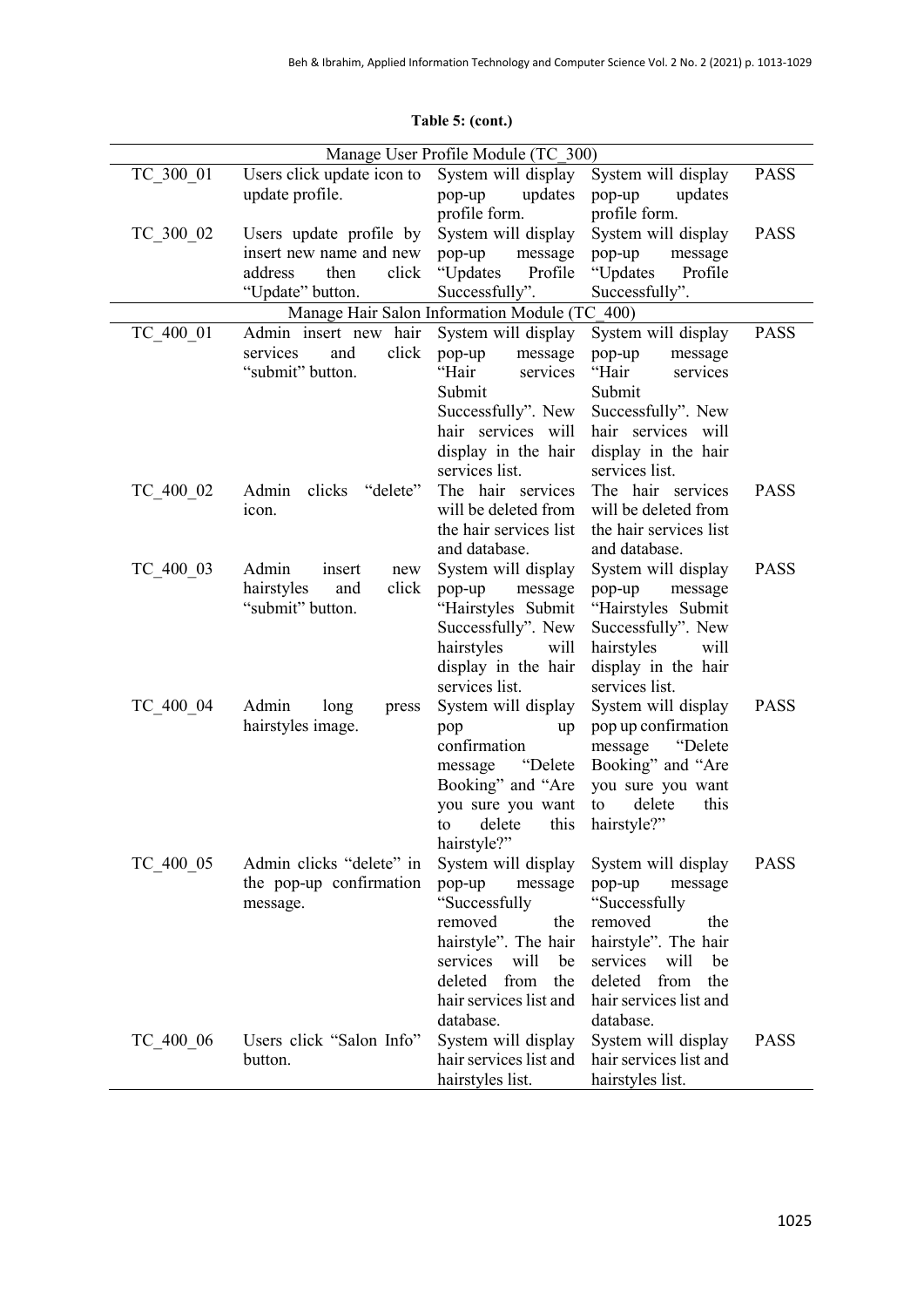| Manage Appointment Module (TC 500)  |                              |                       |                       |             |
|-------------------------------------|------------------------------|-----------------------|-----------------------|-------------|
| TC 500 01                           | clicks<br>Customer           | System will display   | System will display   | <b>PASS</b> |
|                                     | "confirm"<br>button<br>in    | pop-up<br>message     | pop-up<br>message     |             |
|                                     | appointment last step.       | "Booking              | "Booking              |             |
|                                     |                              | Successfully".        | Successfully".        |             |
| TC 500 02                           | Customer clicks "cancel"     | System will display   | System will display   | <b>PASS</b> |
|                                     | button<br>to<br>cancel       | pop-up                | pop-up                |             |
|                                     | appointment.                 | confirmation          | confirmation          |             |
|                                     |                              | "Delete<br>message    | "Delete<br>message    |             |
|                                     |                              | Booking" and "Are     | Booking" and "Are     |             |
|                                     |                              | you sure you want     | you sure you want     |             |
|                                     |                              | delete<br>this<br>to  | delete<br>this<br>to  |             |
|                                     |                              | booking?"             | booking?"             |             |
| TC 500 03                           | Customer clicks "delete"     | System will redirect  | System will redirect  | <b>PASS</b> |
|                                     | the<br>1n<br>pop-up          | to home page.         | to home page.         |             |
|                                     | confirmation message.        |                       |                       |             |
| TC 500 04                           | clicks<br>Customers          | System will display   | System will display   | <b>PASS</b> |
|                                     | "History" button.            | customer's            | customer's            |             |
|                                     |                              | upcoming<br>and       | upcoming<br>and       |             |
|                                     |                              | completed             | completed             |             |
|                                     |                              | appointment.          | appointment.          |             |
| TC 500 05                           | Admin clicks "View All       | System will display   | System will display   | <b>PASS</b> |
|                                     | Appointments" button.        | customer's<br>all     | customer's<br>all     |             |
|                                     |                              | upcoming<br>and       | upcoming<br>and       |             |
|                                     |                              | completed             | completed             |             |
|                                     |                              | appointment.          | appointment.          |             |
| TC 500 06                           | Employee clicks "View        | System will display   | System will display   | <b>PASS</b> |
|                                     | Appointment" button.         | customer's            | customer's            |             |
|                                     |                              | upcoming              | upcoming              |             |
|                                     |                              | appointment.          | appointment.          |             |
| Manage Notification Module (TC 600) |                              |                       |                       |             |
| TC 600 01                           | Admin<br>insert<br>new       | System will display   | System will display   | <b>PASS</b> |
|                                     | notification<br>click<br>and | pop-up<br>message     | pop-up<br>message     |             |
|                                     | "submit" button.             | "Notification         | "Notification         |             |
|                                     |                              | Submit                | Submit                |             |
|                                     |                              | Successfully". New    | Successfully". New    |             |
|                                     |                              | notification<br>will  | notification<br>will  |             |
|                                     |                              | the<br>display<br>in  | the<br>display<br>in  |             |
|                                     |                              | notification list.    | notification list.    |             |
| TC 600 02                           | "delete"<br>Admin<br>clicks  | notification<br>The   | notification<br>The   | <b>PASS</b> |
|                                     | icon.                        | will be deleted from  | will be deleted from  |             |
|                                     |                              | the notification list | the notification list |             |
|                                     |                              | and database.         | and database.         |             |
| TC 600 03                           | Users click "Notification"   | System will display   | System will display   | <b>PASS</b> |
|                                     | button.                      | notification list.    | notification list.    |             |

**Table 5: (cont.)**

According to table 5.1, the test plan for all the modules passed with no failure. The expected result is the same as the actual result. Therefore, the test plan has concluded that the Hair Technique Salon Management System faced no error during testing and the functional requirement for each of the modules are achieved.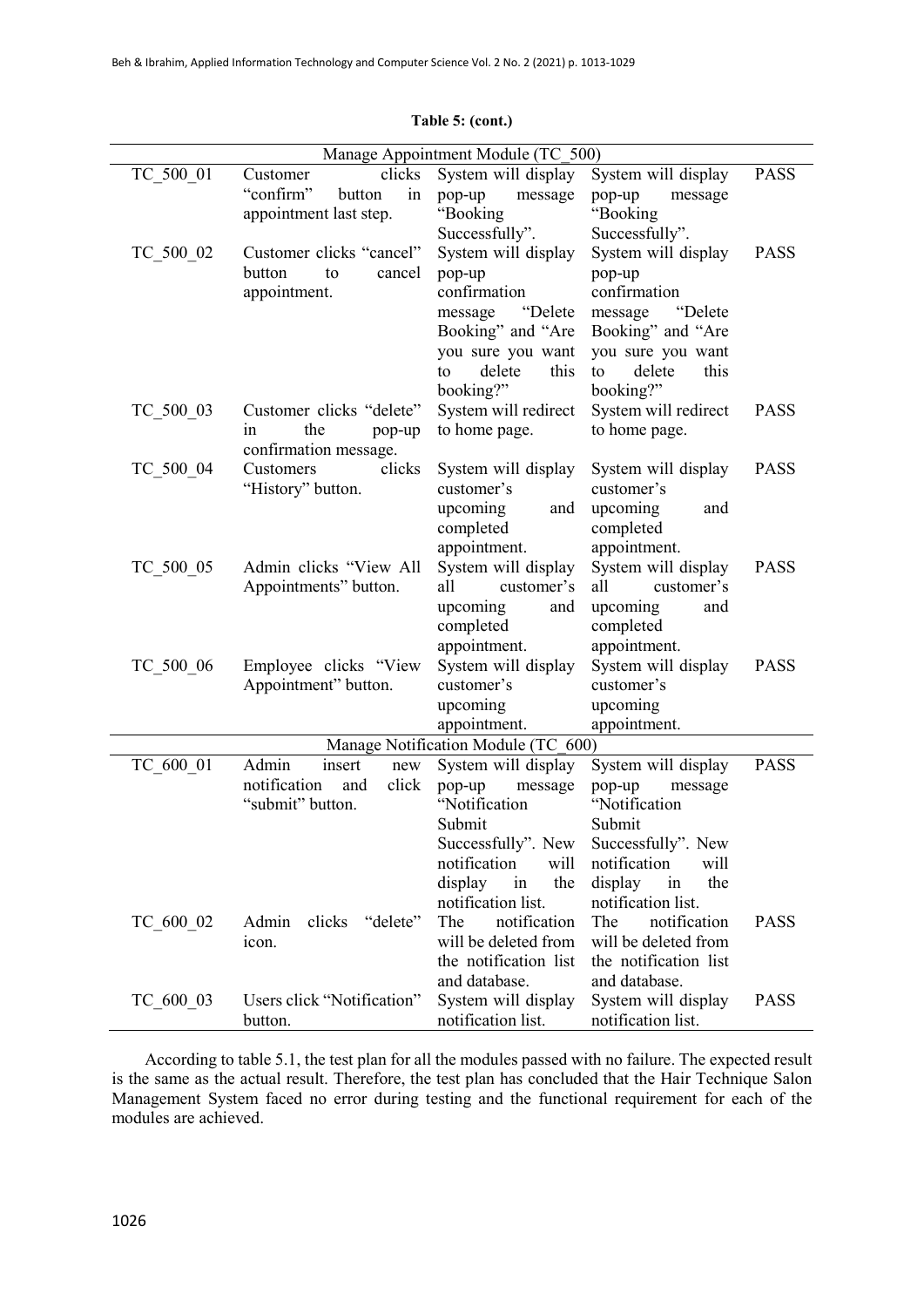#### 5.2.3 User Acceptance Testing

User acceptance testing is conducted by end-users to determine whether the system fulfils user requirements and obtain feedback regarding user satisfaction. There are ten respondents involved in this user acceptance testing process; one respondent is the hair salon owner of Hair Technique Salon, two respondents are employees of Hair Technique Salon, and seven respondents are customers. The user acceptance testing evaluation form is divided into two sections: system interface design testing and system functionality testing. Figure 11 shows the result of the system interface design testing. Figure 12 shows the result of the system functionality testing.



**Figure 11: Result of System Interface Design Testing**

By analysing the data collected from the user acceptance testing as shown in Figure 11, it shows most of the respondents considered satisfied with the interface design of the Hair Technique Salon Management System.



**Figure 12: Result of System Functionality Testing**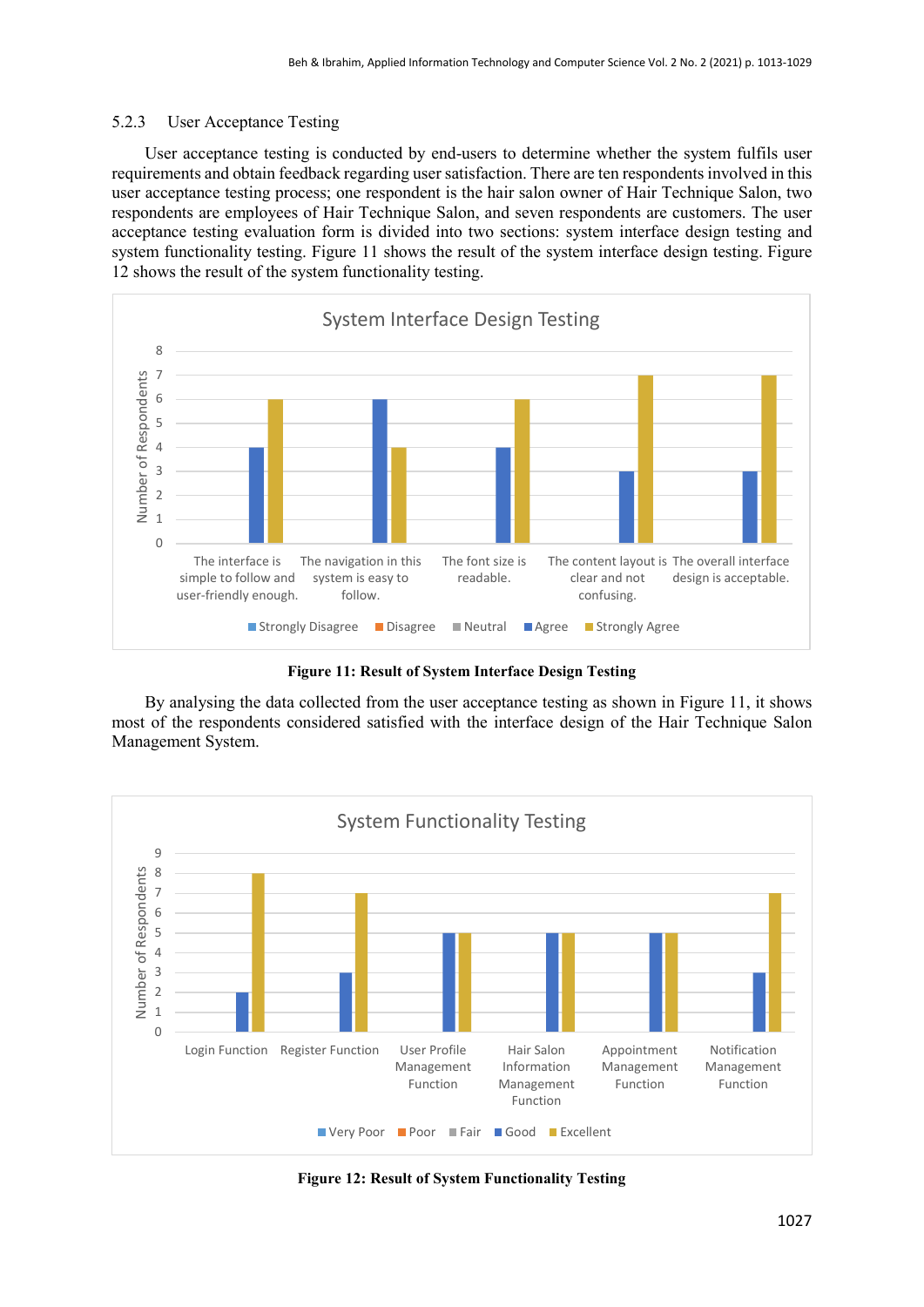By analysing the data collected from the user acceptance testing as shown in Figure 12 shows that most respondents rated "Excellent" and "Good" to the Hair Technique Salon Management System functionality. With the high satisfaction response from the respondents, the Hair Technique Salon Management System function is believed to fulfil the requirements which had been defined.

#### **5. Conclusion**

In conclusion, the Hair Technique Salon Management System using Mobile Application is developed and tested successfully. The system is developed according to the objectives, scopes, and intended outcome described in the Introduction section. The system is successfully developed according to the phases in the simple Software Development Life Cycle (SDLC) model. The gathered requirements are analysed to construct Unified Modeling Language (UML) diagrams, use case specification, and interface design. The implementation and testing for this system are described and discussed.

Although the Hair Technique Salon Management System has been developed and achieved all the objectives, future efforts can make the system more reliable. There are a few recommendations proposed Hair Salon Management System in order to enhance the system. The system can provide a payment function to the customer to directly make payment after the appointment is completed. The system can provide customers to choose multiple hair services so that customers can select multiple hair services for one appointment that they make. The system can develop in iPhone OS (iOS) because there is a community where iOS users are the majority. As a result, it is an upgrade if there is exist an iOS platform for this system.

#### **Acknowledgement**

The author would like to thank the Faculty of Computer Science and Information Technology, Universiti Tun Hussein Onn Malaysia for its support and encouragement throughout the process of conducting this study.

#### **References**

- [1] Islam, R., & Mazumder, T., "Mobile Application and Its Global Impact," International Journal of Computer Application, vol. 10, no. 06, pp. 72–78, 2010, [Online]. Available: <http://ijens.org/107506-0909%20IJET-IJENS.pdf> [Accessed November 10, 2020]
- [2] Boukhary, S., & Colmenares, E., "A clean approach to flutter development through the flutter clean architecture package," Proceedings - 6th Annual Conference on Computational Science and Computational Intelligence, CSCI 2019, pp. 1115–1120, 2019, doi: 10.1109/CSCI49370.2019.00211.
- [3] Khawas, C., & Shah, P., "Application of Firebase in Android App Development-A Study," Int. J. Comput. Appl., vol. 179, no. 46, pp. 49–53, 2018, doi: 10.5120/ijca2018917200.
- [4] Laudon, K. C., & Laudon J. P. , Management Information Systems Managing The digital Firm, Fifteenth Edition, Pearson Education Limited, 2017. [E-Book]. Available: [industri.fatek.unpatti.ac.id/](https://industri.fatek.unpatti.ac.id/)
- [5] Rogers, M, "SuperSalon," [Online]. Available:<https://supersalon.com/> [Accessed November 15, 2020]
- [6] MySalonMalaysia, "MySalon Hair Studio," [Online]. Available: [https://play.google.com/store/apps/details?id=com.salonnet.mysalon&hl=en&gl=US](https://play.google.com/store/apps/details?id=com.salonnet.mysalon&hl=en&gl=US%20) [Accessed November 15, 2020]
- [7] JeffLee The Hair Company, "JeffLee The Hair Company," [Online]. Available: <https://jefflee.com.my/> [Accessed November 15, 2020]